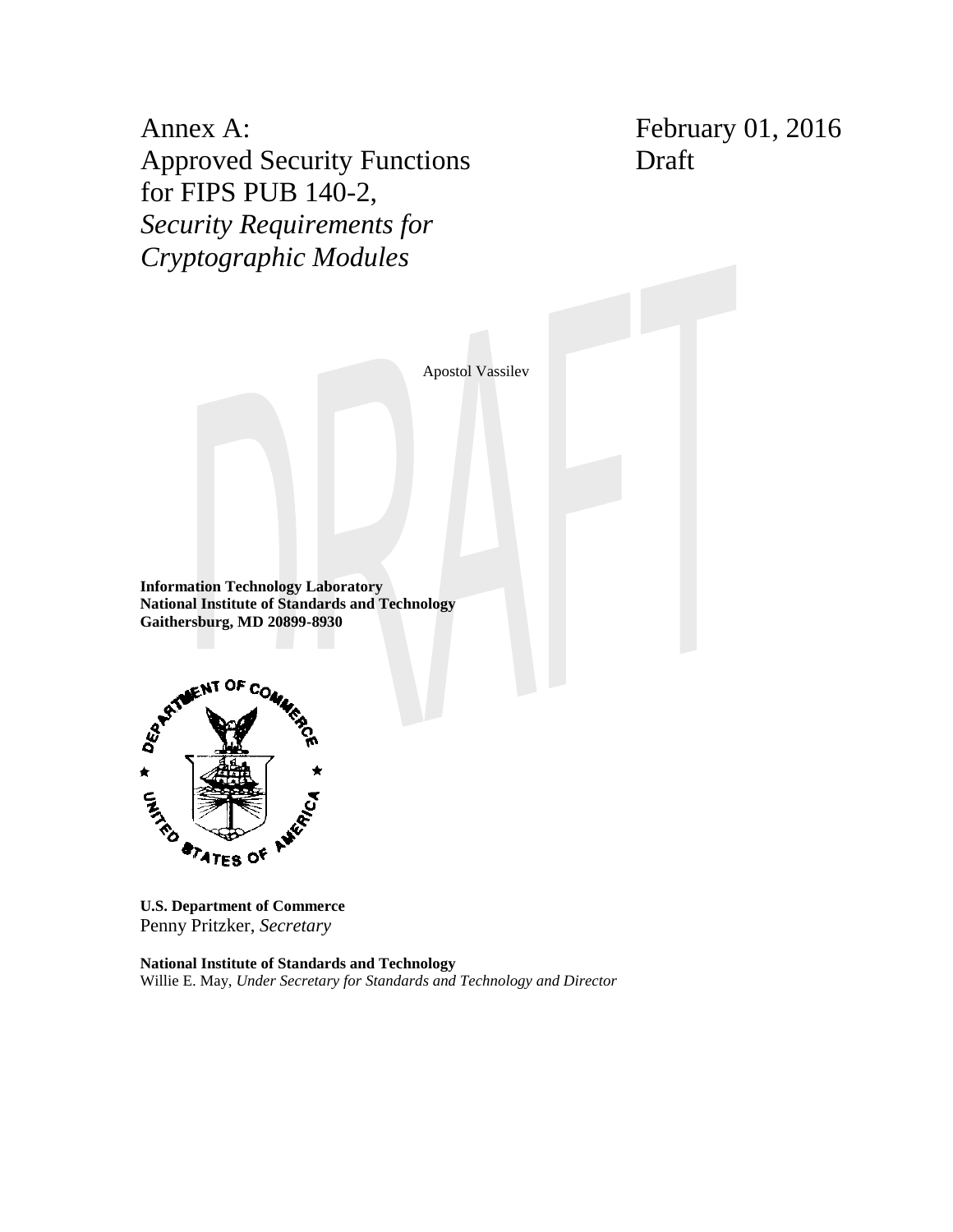# **Annex A: Approved Security Functions for FIPS PUB 140-2,** *Security Requirements for Cryptographic Modules*

#### **1. Introduction**

Federal Information Processing Standards Publication (FIPS PUB) 140-2, *Security Requirements for Cryptographic Modules*, specifies the security requirements that are to be satisfied by the cryptographic module utilized within a security system protecting sensitive information within computer and telecommunications systems (including voice systems). The standard provides four increasing, qualitative levels of security: Level 1, Level 2, Level 3, and Level 4. These levels are intended to cover the wide range of potential applications and environments in which cryptographic modules may be employed. The security requirements cover eleven areas related to the secure design and implementation of the cryptographic module. These areas include the following:

- 1. Cryptographic Module Specification
- 2. Cryptographic Module Ports and Interfaces
- 3. Roles, Services, and Authentication
- 4. Finite State Model
- 5. Physical Security
- 6. Operational Environment
- 7. Cryptographic Key Management
- 8. Electromagnetic Interference/Electromagnetic Compatibility (EMI/EMC)
- 9. Self Tests
- 10. Design Assurance
- 11. Mitigation of Other Attacks

The Cryptographic Module Validation Program (CMVP - [www.nist.gov/cmvp\)](http://www.nist.gov/cmvp) validates cryptographic modules to FIPS PUB 140-2 and other cryptography based standards. The CMVP is a joint effort between NIST and the Communications Security Establishment Canada (CSEC - [www.cse-cst.gc.ca\)](http://www.cse-cst.gc.ca/). Modules validated as conforming to FIPS PUB 140-2 are accepted by the Federal agencies of both countries for the protection of sensitive information (United States) or Designated information (Canada).

In the CMVP, vendors of cryptographic modules use independent, accredited testing laboratories to have their modules tested. Organizations wishing to have validations performed would contract with the laboratories for the required services.

## **2. Purpose**

The purpose of this document is to provide a list of the Approved security functions applicable to FIPS PUB 140-2.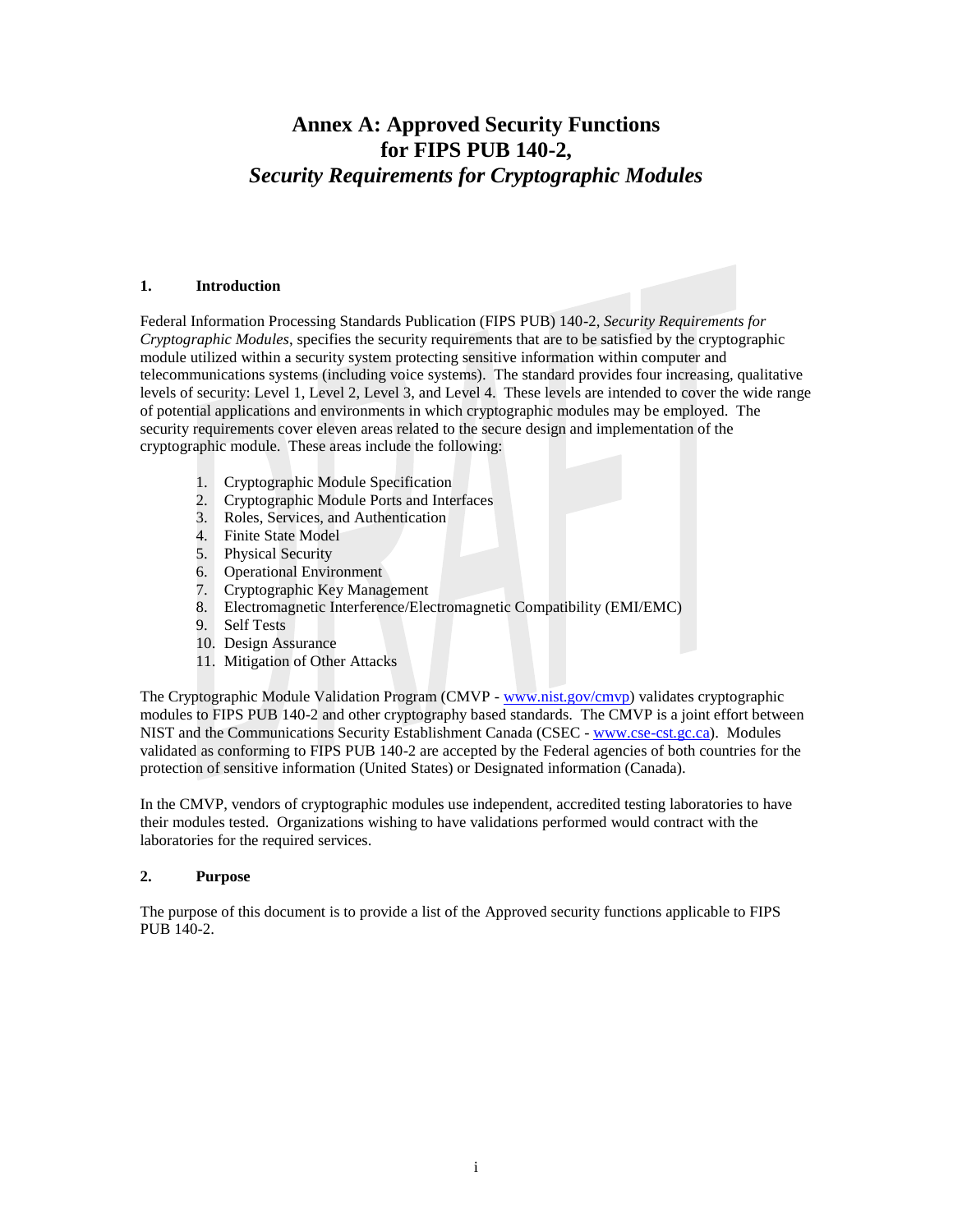# **Table of Contents**

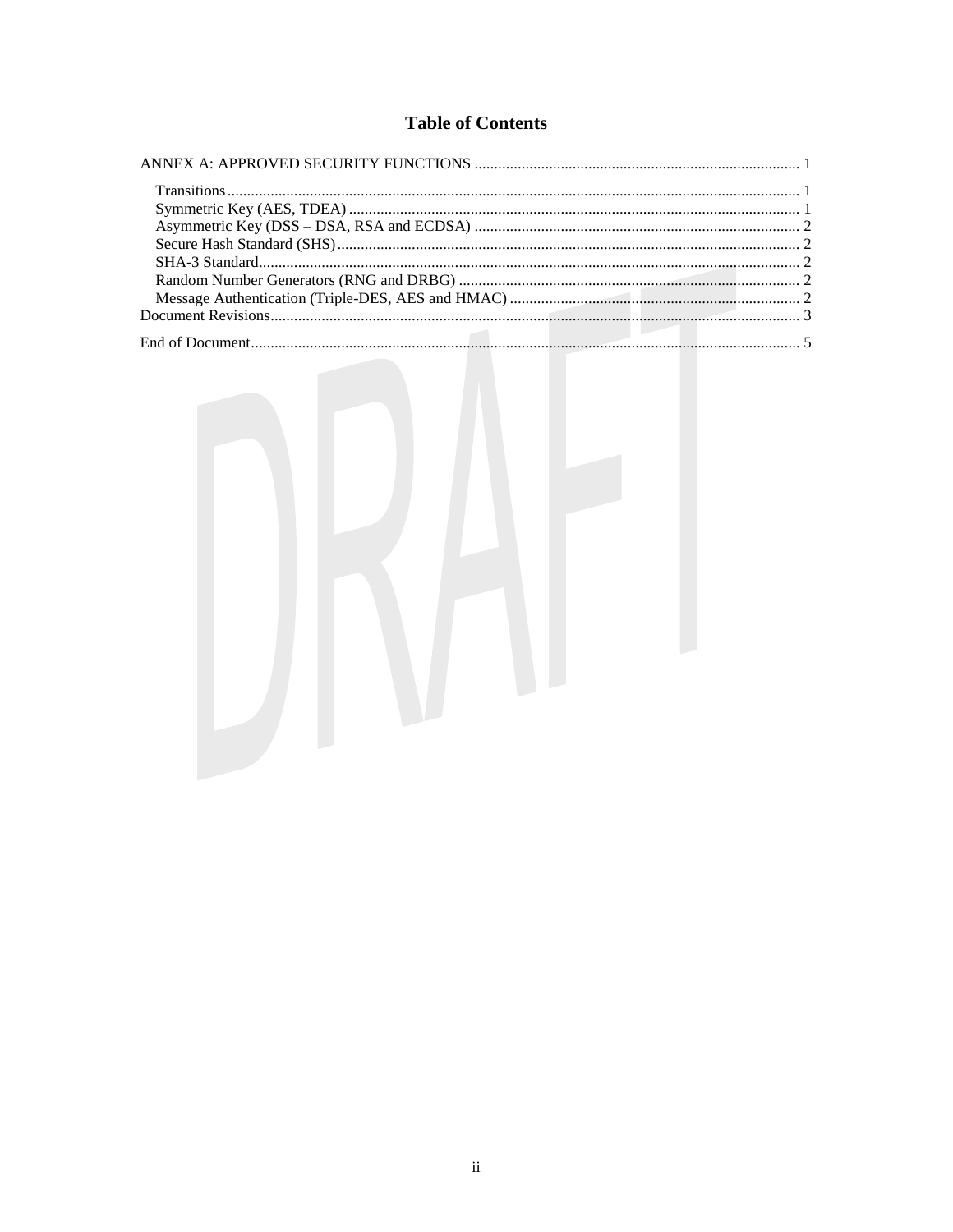# <span id="page-3-0"></span>**ANNEX A: APPROVED SECURITY FUNCTIONS**

Annex A provides a list of the Approved security functions applicable to FIPS PUB 140-2. The categories include transitions, symmetric key, asymmetric key, message authentication and hashing.

## <span id="page-3-1"></span>**Transitions**

National Institute of Standards and Technology, *[Recommendation for Transitioning the Use of](http://csrc.nist.gov/publications/nistpubs/800-131A/sp800-131A.pdf)  [Cryptographic Algorithms and Key Lengths](http://csrc.nist.gov/publications/nistpubs/800-131A/sp800-131A.pdf)*, Special Publication 800-131A, January 2011. Sections relevant to this Annex: 1, 2, 3, 9 and 10. Please refer to SP 800-131A for *legacy* use of withdrawn algorithm standards.

## <span id="page-3-2"></span>**Symmetric Key (AES, TDEA)**

#### 1. **Advanced Encryption Standard (AES)**

National Institute of Standards and Technology, *[Advanced Encryption Standard \(AES\)](http://csrc.nist.gov/publications/fips/fips197/fips-197.pdf)*, Federal Information Processing Standards Publication 197, November 26, 2001.

National Institute of Standards and Technology, *[Recommendation for Block Cipher Modes of](http://csrc.nist.gov/publications/nistpubs/800-38a/sp800-38a.pdf)  [Operation, Methods and Techniques](http://csrc.nist.gov/publications/nistpubs/800-38a/sp800-38a.pdf)*, Special Publication 800-38A, December 2001.

National Institute of Standards and Technology, *[Recommendation for Block Cipher Modes of](http://csrc.nist.gov/publications/nistpubs/800-38a/addendum-to-nist_sp800-38A.pdf)  [Operation: Three Variants of Ciphertext Stealing for CBC Mode](http://csrc.nist.gov/publications/nistpubs/800-38a/addendum-to-nist_sp800-38A.pdf)*, Addendum to Special Publication 800-38A, October 2010.

National Institute of Standards and Technology, *[Recommendation for Block Cipher Modes of](http://csrc.nist.gov/publications/nistpubs/800-38C/SP800-38C_updated-July20_2007.pdf)  Operation: [The CCM Mode for Authentication and Confidentiality](http://csrc.nist.gov/publications/nistpubs/800-38C/SP800-38C_updated-July20_2007.pdf)*, Special Publication 800-38C, May 2004.

National Institute of Standards and Technology, *[Recommendation for Block Cipher Modes of](http://csrc.nist.gov/publications/nistpubs/800-38D/SP-800-38D.pdf)  [Operation: Galois/Counter Mode \(GCM\) and GMAC](http://csrc.nist.gov/publications/nistpubs/800-38D/SP-800-38D.pdf)*, Special Publication 800-38D, November 2007.

National Institute of Standards and Technology, *[Recommendation for Block Cipher Modes of](http://csrc.nist.gov/publications/nistpubs/800-38E/nist-sp-800-38E.pdf)  [Operation: The XTS-AES Mode for Confidentiality on Storage Devices](http://csrc.nist.gov/publications/nistpubs/800-38E/nist-sp-800-38E.pdf)*, Special Publication 800-38E, January 2010.

National Institute of Standards and Technology, *[Recommendation for Block Cipher Modes of](http://dx.doi.org/10.6028/NIST.SP.800-38F)  [Operation: Methods for Key Wrapping](http://dx.doi.org/10.6028/NIST.SP.800-38F)*, Special Publication 800-38F, December 2012.

IEEE Standards Association, [Standard for Local and metropolitan area networks, Media Access](http://standards.ieee.org/getieee802/download/802.1AEbw-2013.pdf)  [Control \(MAC\) Security, Amendment 2: Extended Packet Numbering,](http://standards.ieee.org/getieee802/download/802.1AEbw-2013.pdf) 802.1AEbw-2013, February 12, 2013.

## 2. **Triple-DES Encryption Algorithm (TDEA)**

National Institute of Standards and Technology, *[Recommendation for the Triple Data Encryption](http://csrc.nist.gov/publications/nistpubs/800-67/SP800-67.pdf)  [Algorithm \(TDEA\) Block Cipher](http://csrc.nist.gov/publications/nistpubs/800-67/SP800-67.pdf)*, Special Publication 800-67, May 2004.

National Institute of Standards and Technology, *[Recommendation for Block Cipher Modes of](http://csrc.nist.gov/publications/nistpubs/800-38a/sp800-38a.pdf)  [Operation, Methods and Techniques](http://csrc.nist.gov/publications/nistpubs/800-38a/sp800-38a.pdf)*, Special Publication 800-38A, December 2001. Appendix E references Modes of Triple-DES.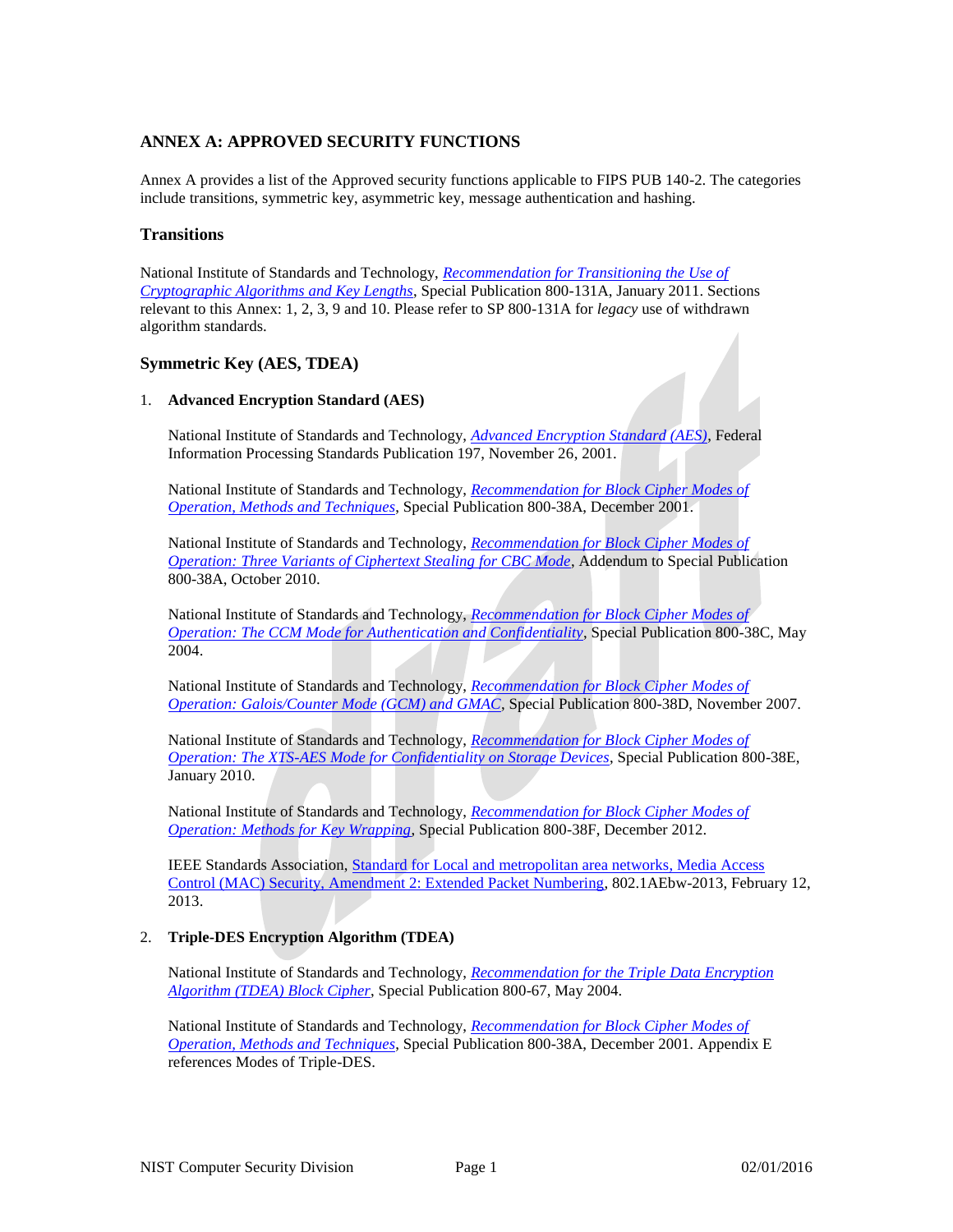American Bankers Association, *Triple Data Encryption Algorithm Modes of Operation,* ANSI X9.52- 1998. Copies of X9.52-1998 may be obtained from [X9,](http://www.nist.gov/cgi-bin/exit_nist.cgi?url=http://www.x9.org/) a standards committee for the financial services industry.

## <span id="page-4-0"></span>**Asymmetric Key (DSS – DSA, RSA and ECDSA)**

#### 1. **Digital Signature Standard (DSS)**

National Institute of Standards and Technology, *[Digital Signature Standard \(DSS\)](http://nvlpubs.nist.gov/nistpubs/FIPS/NIST.FIPS.186-4.pdf)*, Federal Information Processing Standards Publication 186-4, July, 2013.

## <span id="page-4-1"></span>**Secure Hash Standard (SHS)**

1. **Secure Hash Standard (SHS) (SHA-1, SHA-224, SHA-256, SHA-384, SHA-512, SHA-512/224 and SHA-512/256)**

National Institute of Standards and Technology, *[Secure Hash Standard](http://csrc.nist.gov/publications/fips/fips180-4/fips-180-4.pdf)*, Federal Information Processing Standards Publication 180-4, August, 2015.

National Institute of Standards and Technology, *[Guidelines for the Selection, Configuration, and Use](http://nvlpubs.nist.gov/nistpubs/SpecialPublications/NIST.SP.800-52r1.pdf)  [of Transport Layer Security \(TLS\) Implementations](http://nvlpubs.nist.gov/nistpubs/SpecialPublications/NIST.SP.800-52r1.pdf)*, Special Publication 800-52 Rev 1, April 2014.

## <span id="page-4-2"></span>**SHA-3 Standard**

#### 1. **SHA-3 Hash Algorithms (SHA3-224, SHA3-256, SHA3-384, SHA3-512**)

National Institute of Standards and Technology, *[SHA-3 Standard](http://nvlpubs.nist.gov/nistpubs/FIPS/NIST.FIPS.202.pdf)*, Federal Information Processing Standards Publication 202, August, 2015.

## 2. **SHA-3 Extendable-Output Functions (XOF) (SHAKE128, SHAKE256)**

National Institute of Standards and Technology, *[SHA-3 Standard](http://nvlpubs.nist.gov/nistpubs/FIPS/NIST.FIPS.202.pdf)*, Federal Information Processing Standards Publication 202, August, 2015..

# <span id="page-4-3"></span>**Random Number Generators (RNG and DRBG)**

1. **Annex C:** *Approved Random Number Generators*

National Institute of Standards and Technology, *[Annex C: Approved Random Number Generators for](http://csrc.nist.gov/publications/fips/fips140-2/fips1402annexc.pdf)  [FIPS 140-2, Security Requirements for Cryptographic Modules](http://csrc.nist.gov/publications/fips/fips140-2/fips1402annexc.pdf)*.

# <span id="page-4-4"></span>**Message Authentication (Triple-DES, AES and HMAC)**

1. **Triple-DES**

National Institute of Standards and Technology, *[Computer Data Authentication](http://www.itl.nist.gov/fipspubs/fip113.htm)*, Federal Information Processing Standards Publication 113, 30 May 1985.

## 2. **AES**

National Institute of Standards and Technology, *[Recommendation for Block Cipher Modes of](http://csrc.nist.gov/publications/nistpubs/800-38B/SP_800-38B.pdf)  [Operation: The CMAC Mode for Authentication](http://csrc.nist.gov/publications/nistpubs/800-38B/SP_800-38B.pdf)*, Special Publication 800-38B, May 2005.

National Institute of Standards and Technology, *[Recommendation for Block Cipher Modes of](http://csrc.nist.gov/publications/nistpubs/800-38C/SP800-38C.pdf)*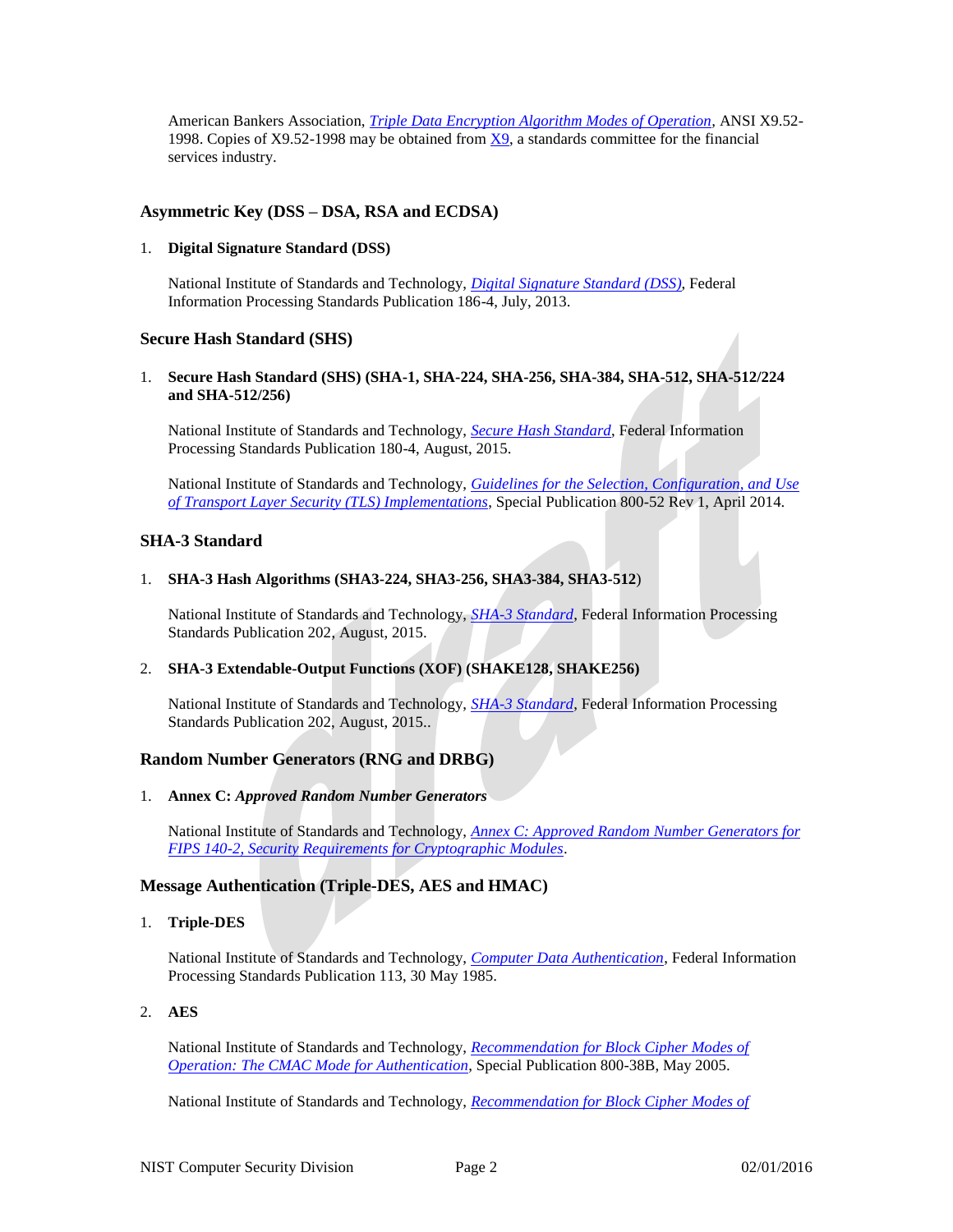*[Operation: The CCM Mode for Authentication and Confidentiality](http://csrc.nist.gov/publications/nistpubs/800-38C/SP800-38C.pdf)*, Special Publication 800-38C, May 2004.

National Institute of Standards and Technology, *[Recommendation for Block Cipher Modes of](http://csrc.nist.gov/publications/nistpubs/800-38D/SP-800-38D.pdf)  [Operation: Galois/Counter Mode \(GCM\) and GMAC](http://csrc.nist.gov/publications/nistpubs/800-38D/SP-800-38D.pdf)*, Special Publication 800-38D, November 2007.

## 3. **HMAC**

National Institute of Standards and Technology, *[The Keyed-Hash Message Authentication Code](http://csrc.nist.gov/publications/fips/fips198-1/FIPS-198-1_final.pdf)  [\(HMAC\)](http://csrc.nist.gov/publications/fips/fips198-1/FIPS-198-1_final.pdf)*, Federal Information Processing Standards Publication 198-1, July, 2008.

## <span id="page-5-0"></span>**Document Revisions**

| <b>Date</b>      | <b>Change</b>                                                                                                 |
|------------------|---------------------------------------------------------------------------------------------------------------|
| 05-13-2002       | <b>Symmetric Key, Number 1:</b>                                                                               |
|                  | Added: Advanced Encryption Standard (AES)                                                                     |
|                  | Keyed Hash, Number 1:                                                                                         |
|                  | Added: The Keyed-Hash Message Authentication Code (HMAC)                                                      |
| $02 - 19 - 2003$ | <b>Symmetric Key, Number 1:</b>                                                                               |
|                  | Added: Recommendation for Block Cipher Modes of Operation, Methods and                                        |
|                  | Techniques                                                                                                    |
| 12-16-2003       | <b>Asymmetric Key, Number 1:</b>                                                                              |
|                  | Deleted: Removed Asymmetric Key references to ANSI X9.31-1998 and ANSI                                        |
|                  | X9.62-1998. These are referenced FIPS 186-2.                                                                  |
| 03-11-2004       | Hashing, Number 1:                                                                                            |
|                  | Added: Secure Hash Standard - SHA-256, SHA-384 and SHA-512                                                    |
| 05-13-2004       | Hashing, Number 1:                                                                                            |
|                  | Added: Secure Hash Standard - SHA-224                                                                         |
| 08-18-2004       | <b>Asymmetric Key, Number 1:</b>                                                                              |
|                  | Updated: Modified reference to include Change Notice 1 - Digital Signature                                    |
|                  | Standard (DSS)                                                                                                |
| 09-23-2004       | <b>Message Authentication</b> , Number 3:                                                                     |
|                  | Added: Recommendation for BlockCipher Modes of Operation: The CCM Mode for                                    |
|                  | Authentication and Confidentiality                                                                            |
| 05-19-2005       | Symmetric Key, Number 2:                                                                                      |
|                  | Added: Recommendation for the Triple Data Encryption Algorithm (TDEA) Block                                   |
|                  | Cipher                                                                                                        |
| 04-03-2006       | <b>Message Authentication</b> , Number 4:                                                                     |
|                  | Added: Recommendation for Block Cipher Modes of Operation: The CMAC Mode                                      |
|                  | for Authentication                                                                                            |
| 01-24-2007       | <b>Random Number Generators, Number 1:</b>                                                                    |
|                  | Updated: Modified reference document date - Annex C: Approved Random Number                                   |
| 05/19/2007       | Generators for FIPS 140-2, Security Requirements for Cryptographic Modules<br><b>Symmetric Key, Number 2:</b> |
|                  | Deleted: References to DES removed.                                                                           |
|                  | <b>Message Authentication</b> , Numbers 1 and 2:                                                              |
|                  | Deleted: References to DES removed.                                                                           |
| 10/18/2007       | Updated: Modified URL's                                                                                       |
| 12/18/2007       | Symmetric Key, Number 1:                                                                                      |
|                  | Added: Recommendation for Block Cipher Modes of Operation: Galois/Counter                                     |
|                  | Mode (GCM) and GMAC                                                                                           |
| 10/21/2008       | Hashing, Number 1:                                                                                            |
|                  | Updated: FIPS 180-3 replaces FIPS 180-2 - Secure Hash Standard                                                |
|                  | <b>Asymmetric Key - Signature, Number 1:</b>                                                                  |
| 06/18/2009       |                                                                                                               |

 $\overline{\phantom{a}}$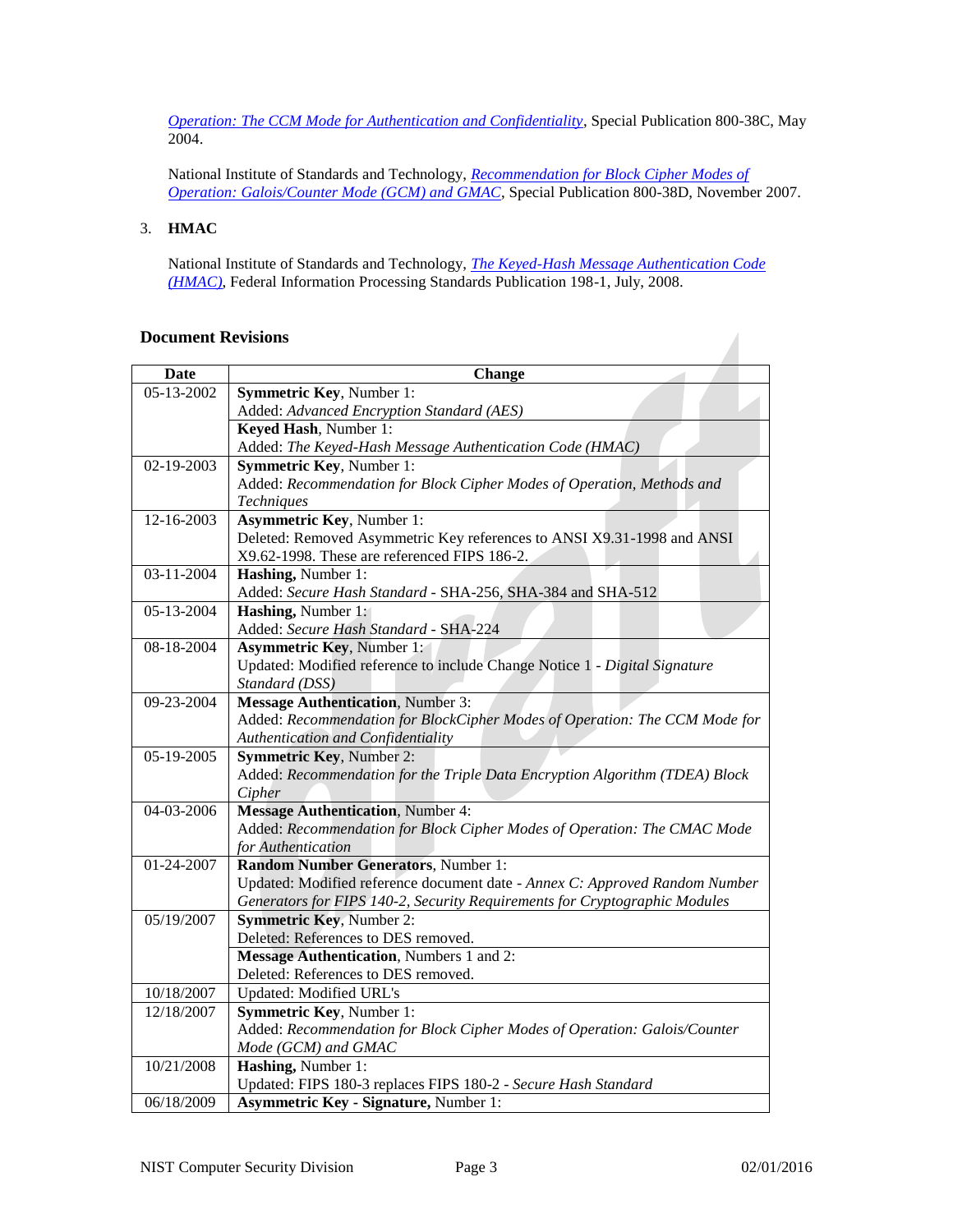|            | Updated: FIPS 186-3 replaces FIPS 186-2 - Digital Signature Standard (DSS)     |
|------------|--------------------------------------------------------------------------------|
| 07/21/2009 | <b>Asymmetric Key - Signature, Number 1:</b>                                   |
|            | Added: Included reference to archived Digital Signature Standard (DSS) - FIPS  |
|            | 186-2 until transition plan from FIPS 186-2 to FIPS 186-3 ends.                |
| 10/08/2009 | Updated: Editorial Changes to align with the CAVP                              |
| 10/22/2009 | Key Management, Number 1:                                                      |
|            | Added: Recommendation for Key Derivation Using Pseudorandom Functions          |
| 01/27/2010 | Symmetric Key, Number 1:                                                       |
|            | Added: Recommendation for Block Cipher Modes of Operation: The XTS-AES         |
|            | Mode for Confidentiality on Storage Devices                                    |
| 11/24/2010 | Symmetric Key, Number 1:                                                       |
|            | Added: Addendum to Special Publication 800-38A, October 2010:                  |
|            | Recommendation for Block Cipher Modes of Operation: Three Variants of          |
|            | Ciphertext Stealing for CBC Mode                                               |
|            | <b>Message Authentication</b> , Number 3:                                      |
|            | Updated: Revision date - FIPS 198-1, July 2008: The Keyed-Hash Message         |
|            | Authentication Code (HMAC)                                                     |
| 01/04/2011 | Moved Key Management/Establishment references to FIPS 140-2 Annex D.           |
| 07/26/2011 | <b>Added new Section: Transitions</b>                                          |
|            | Added: Recommendation for Transitioning the Use of Cryptographic Algorithms    |
|            | and Key Lengths                                                                |
| 05/30/2012 | Secure Hash Standard (SHS), Number 1:                                          |
|            | Updated: FIPS 180-4 replaces FIPS 180-3 - Secure Hash Standard                 |
| 01/31/2014 | <b>Asymmetric Key - Signature, Number 1:</b>                                   |
|            | Updated: FIPS 186-4 replaces FIPS 186-3 - Digital Signature Standard (DSS)     |
|            | Deleted: Reference to RSA Laboratories, PKCS#1 v2.1: RSA Cryptography          |
|            | Standard, June 14, 2002. Included in FIPS 186-4.                               |
| 10/08/2014 | <b>Symmetric Key, Number 1:</b>                                                |
|            | Added: Recommendation for Block Cipher Modes of Operation: Methods for Key     |
|            | <i>Wrapping</i>                                                                |
|            | Secure Hash Standard (SHS), Number 1:                                          |
|            | Added: Guidelines for the Selection, Configuration, and Use of Transport Layer |
|            | Security (TLS) Implementations                                                 |
| 09/17/2015 | <b>SHA-3 Standard:</b>                                                         |
|            | Added: SHA-3 Hash Algorithms and Extendable-Output Functions                   |
| 01/04/2016 | <b>Digital Signature Standard (DSS),</b>                                       |
|            | Deleted: References to FIPS 186-2.                                             |
| 01/25/2016 | <b>Escrowed Encryption Standard (EES)</b>                                      |
|            | Deleted: Skipjack is withdrawn effective December 31, 2015.                    |
| 02/01/2016 | <b>Symmetric Key, Advanced Encryption Standard (AES):</b>                      |
|            | Added: GCM-AES-XPN mode from IEEE Std 802.1AEbw-2013.                          |
|            |                                                                                |
|            |                                                                                |
|            |                                                                                |
|            |                                                                                |
|            |                                                                                |